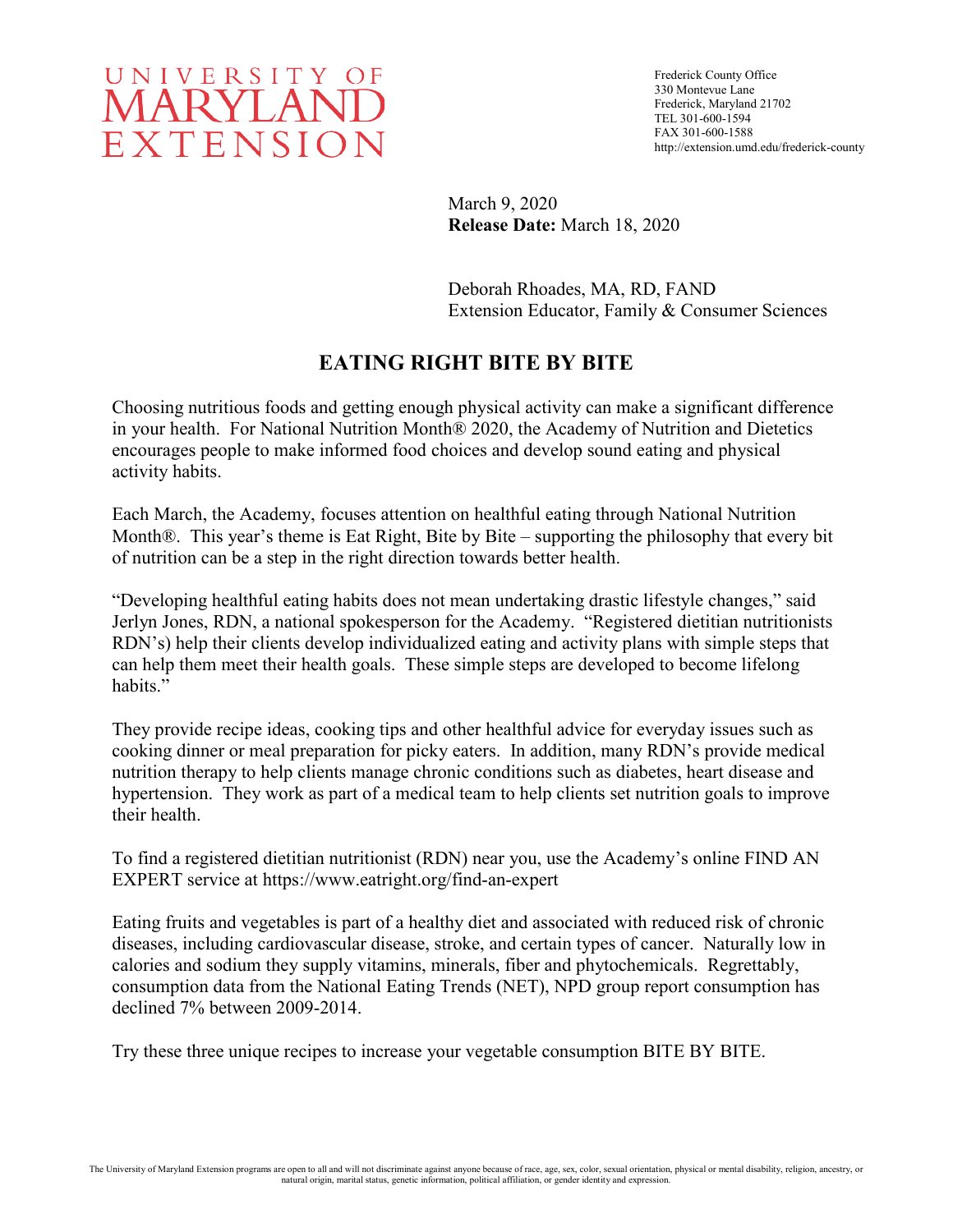## **WILMA'S SPINACH SALAD**

12 cups baby spinach 2 cups sliced strawberries 2/3 cup green onion 2 –(11 ounce) cans mandarin oranges (drained) **Dressing** 1/4 cup orange juice 1/4 cup honey 2 tablespoons Vegetable oil 2 teaspoons Dijon mustard

Shake dressing, pour over spinach. Sprinkle with 1/2 cup sliced almonds, optional.

## **GARDEN LASAGNA**

4 medium zucchini, coarsely chopped 1 large onion, chopped 1 medium-size green pepper, chopped 1 medium carrot, grated 1/2 cup chopped celery 1 clove garlic, minced 3 tablespoons peanut or vegetable oil 2 (16-oz.) cans stewed tomatoes, undrained 1 (8-oz.) can tomato sauce 1 (6-oz.) can tomato paste 2 tablespoons chopped fresh parsley 2 teaspoons dried Italian seasoning 1 teaspoon dried whole basil 1/2 teaspoon seasoning salt 1/4 teaspoon freshly ground pepper 3 quarts water 2 teaspoons salt 9 lasagna noodles 1 (16 oz.) carton ricotta cheese 2 cups (8 oz.) shredded Swiss cheese 1 cup grated Parmesan cheese

Sauté zucchini, onion, green pepper, carrot, celery, and garlic in oil in a Dutch oven over medium heat 15 minutes. Stir in next 8 ingredients; bring to a boil. Cover, reduce heat, and simmer 30 minutes. Uncover and simmer an additional 45 minutes or until sauce is thickened, stirring occasionally.

Combine water and salt in a large Dutch oven; bring to a boil. Gradually add noodles. Boil, uncovered, 12 to 15 minutes or until noodles are just tender; drain well.

Spread 1/4 of sauce in a lightly greased 13-x9-x2-inch baking dish. Top with 3 noodles, 1/3 of ricotta cheese, 1/4 of Swiss & Parmesan cheeses; repeat layers twice. Top with remaining sauce, Swiss & Parmesan cheese. Bake, uncovered, at 350° for 35 to 40 minutes. Let stand 5 minutes before serving. Yield: 8 servings.